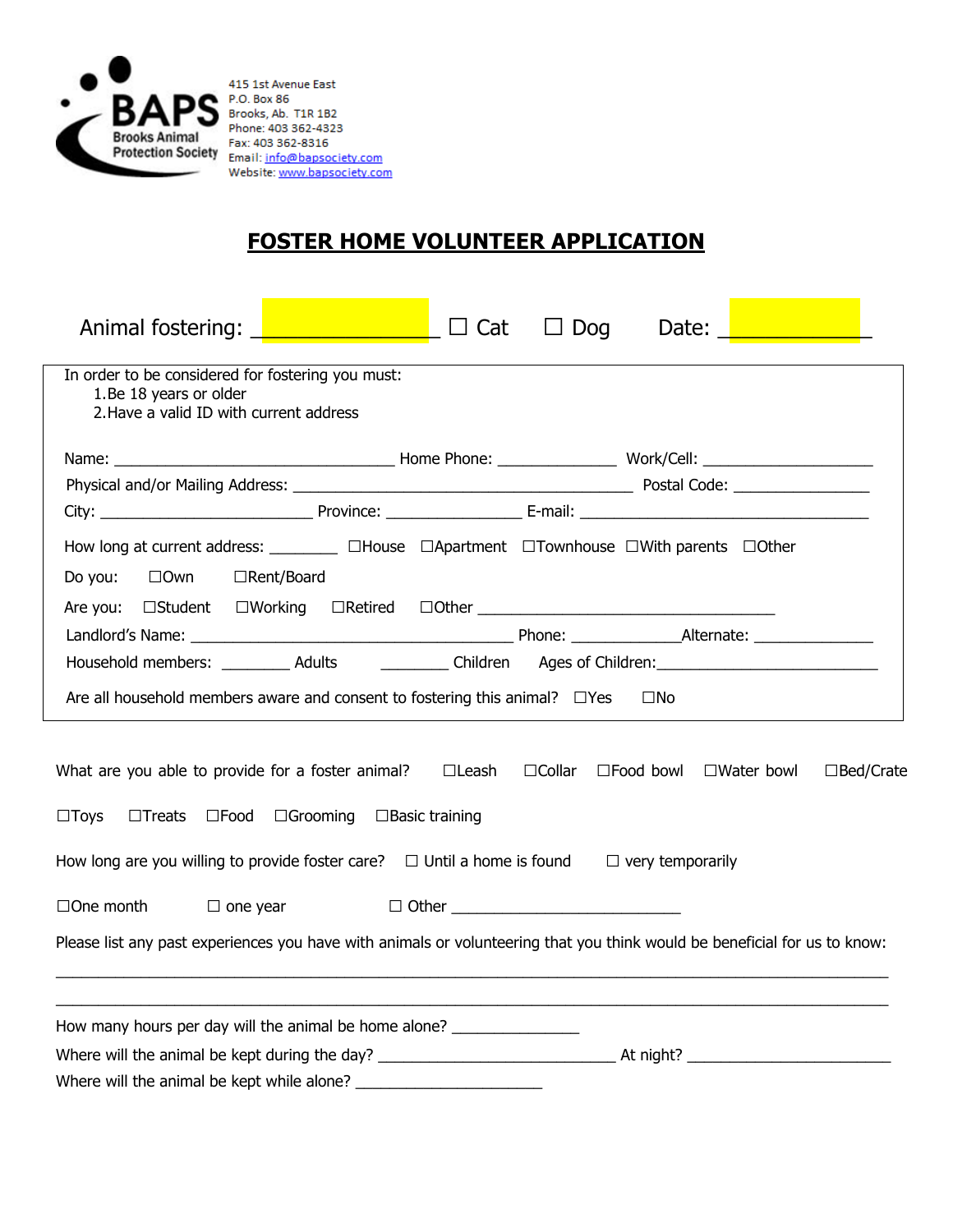| Please list the animals currently in your home and tell us a little about their personalities: |                                                          |            |              |                                                                                                                |
|------------------------------------------------------------------------------------------------|----------------------------------------------------------|------------|--------------|----------------------------------------------------------------------------------------------------------------|
|                                                                                                |                                                          |            |              |                                                                                                                |
|                                                                                                |                                                          |            |              |                                                                                                                |
|                                                                                                |                                                          |            |              |                                                                                                                |
|                                                                                                |                                                          |            |              |                                                                                                                |
|                                                                                                |                                                          |            |              |                                                                                                                |
|                                                                                                |                                                          |            |              |                                                                                                                |
|                                                                                                |                                                          |            |              |                                                                                                                |
|                                                                                                |                                                          |            |              |                                                                                                                |
|                                                                                                |                                                          |            |              | Are all of your animals spay or neutered? $\Box$ Yes $\Box$ No If not please explain the reason: $\Box$        |
|                                                                                                | Are all of your animals vaccinated? $\Box$ Yes $\Box$ No |            |              |                                                                                                                |
|                                                                                                |                                                          |            |              |                                                                                                                |
| lifestyle so that we can make sure the fostered animal is right for you.                       |                                                          |            |              |                                                                                                                |
| FOR DOG FOSTERS ONLY                                                                           |                                                          |            |              |                                                                                                                |
|                                                                                                |                                                          |            |              |                                                                                                                |
| Are there times when the dog will be tied up?                                                  |                                                          | $\Box$ Yes | $\square$ No |                                                                                                                |
| Do you have a dog house?                                                                       |                                                          | $\Box$ Yes | $\square$ No |                                                                                                                |
|                                                                                                |                                                          |            |              |                                                                                                                |
|                                                                                                |                                                          |            |              | How much time a day will you spend exercising the dog? _______ Type of exercise? _____________________________ |
|                                                                                                |                                                          |            |              |                                                                                                                |
| FOR CAT FOSTERS ONLY                                                                           |                                                          |            |              |                                                                                                                |
|                                                                                                |                                                          |            |              |                                                                                                                |
| Do you plan to let the cat go outside?                                                         |                                                          | $\Box$ Yes | $\square$ No |                                                                                                                |